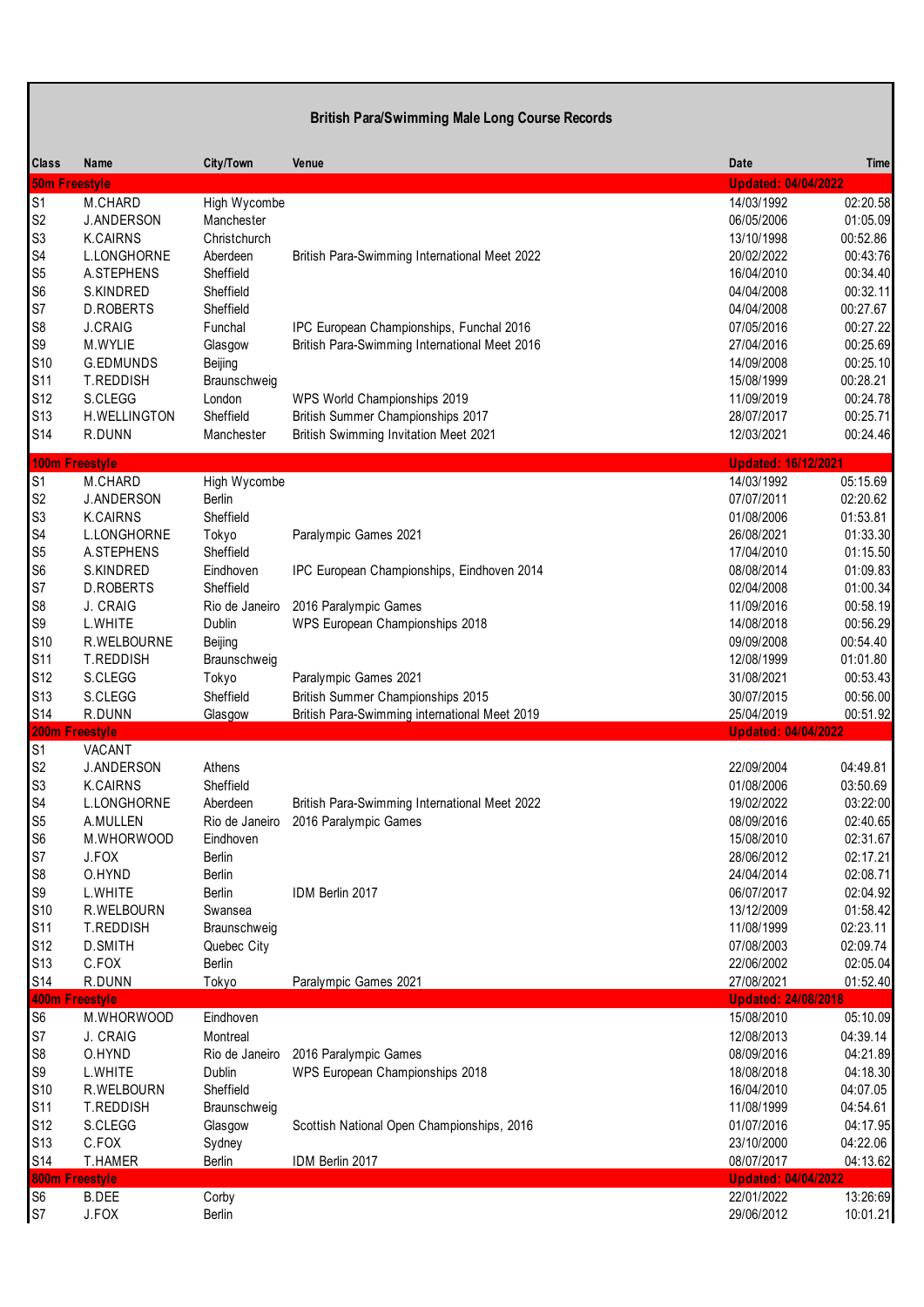| S <sub>8</sub>  | O.HYND          | <b>Berlin</b> | IDM Berlin 2017                   | 07/07/2017               | 09:12.26 |
|-----------------|-----------------|---------------|-----------------------------------|--------------------------|----------|
| S <sub>9</sub>  | M.WYLIE         | <b>Berlin</b> |                                   | 25/04/2014               | 09:25.77 |
| S <sub>10</sub> | <b>O.CARTER</b> | <b>Berlin</b> | Para Swimming World Series Berlin | 01/04/2022               | 09:08:15 |
| S <sub>11</sub> | <b>VACANT</b>   |               |                                   |                          |          |
| S <sub>12</sub> | <b>VACANT</b>   |               |                                   |                          |          |
| S <sub>13</sub> | <b>VACANT</b>   |               |                                   |                          |          |
| S14             | <b>J.THOMAS</b> | Berlin        |                                   | 25/04/2014               | 08:55.45 |
|                 | 1500m Freestyle |               |                                   | <b>Updated: 13/01/14</b> |          |
| S <sub>6</sub>  | G.DUKE          | Portland      |                                   | 17/07/2005               | 23:44.45 |
| S7              | <b>J.CRAIG</b>  | Sheffield     |                                   | 26/01/2013               | 18:41.02 |
| S <sub>8</sub>  | D.BENNETT       | Bath          |                                   | 12/01/2014               | 24:18.08 |
| S <sub>9</sub>  | M.WYLIE         | Sunderland    |                                   | 14/01/2012               | 18:40.23 |
| S <sub>10</sub> | K.HARAZAWA      | Luton         |                                   | 17/11/2012               | 17:58.17 |
| S <sub>11</sub> | VACANT          |               |                                   |                          |          |
| S <sub>12</sub> | VACANT          |               |                                   |                          |          |
| S <sub>13</sub> | <b>VACANT</b>   |               |                                   |                          |          |
| S <sub>14</sub> | C.MOATE         | Sheffield     |                                   | 30/11/2007               | 17:20.51 |

| <b>Class</b><br><b>City/Town</b><br>Name<br>Venue<br>Date<br><b>50m Backstroke</b><br><b>Updated: 16/12/2021</b><br>02:14.47<br>S <sub>1</sub><br>M.CHARD<br>High Wycombe<br>14/03/1992<br>S <sub>2</sub><br>15/09/2008<br>01:04.33<br><b>J.ANDERSON</b><br>Beijing<br>S <sub>3</sub><br>Barcelona<br>11/09/1992<br>01:02.21<br><b>T.HUNTER</b><br>S <sub>4</sub><br>00:50.12<br>L.LONGHORNE<br>Tokyo<br>Paralympic Games 2021<br>03/09/2021<br>S <sub>5</sub><br>00:36.20<br>Sheffield<br>British Summer Championships 2017<br>29/07/2017<br>A.MULLEN<br>S <sub>6</sub><br>00:40.03<br><b>G.GAYTON</b><br>Sheffield<br>21/03/2003<br>S7<br>J.FOX<br>Berlin<br>29/04/2011<br>00:32.86<br>S <sub>8</sub><br>S.FRASER<br>Berlin<br>29/06/2012<br>00:33.11<br>S9<br>00:30.88<br>D.HILL<br>Sheffield<br>04/08/2006<br>S10<br>Sheffield<br><b>BPSIM 2017</b><br>00:30.85<br>J. HOLLIS<br>29/04/2017<br>S11<br>00:39.66<br>C.HOLMES<br>Sheffield<br>08/05/2004<br>S12<br>00:29.18<br>S. CLEGG<br><b>Berlin</b><br>07/07/2017<br>IDM Berlin Open 2017<br>S13<br>M.REDFERN<br><b>Bristol</b><br>UoB & Bristol Henleaze National Qualifier<br>24/03/2019<br>00:30.44<br><b>S14</b><br>00:28.24<br>R.DUNN<br>Manchester<br><b>British Swimming Invitational Meet 2021</b><br>13/03/2021<br><b>100m</b><br><b>Backstroke</b><br><b>Updated: 16/12/2021</b><br>S <sub>1</sub><br>VACANT<br>S <sub>2</sub><br><b>J.ANDERSON</b><br>29/06/2007<br>02:27.63<br>Glasgow<br>S <sub>3</sub><br>Sheffield<br>02:20.20<br>A.MORLEY<br>31/10/1993<br>S <sub>4</sub><br>Sheffield<br>02:02.96<br>P.JOHNSTON<br>02/06/1996<br>S <sub>5</sub><br>Sheffield<br>08/06/2003<br>01:35.73<br>A.STEPHENS<br>S <sub>6</sub><br>24/10/2009<br>01:22.21<br>S.KINDRED<br>Reykjavik<br>S7<br>01:09.15<br>J.FOX<br>Sheffield<br>British Summer Championships 2016<br>27/07/2016<br>S <sub>8</sub><br>O.HYND<br>2016 Paralympic Games<br>01:04.46<br>Rio de Janeiro<br>13/09/2016<br>$\mathbb{S}9$<br><b>J.CRISP</b><br>Sheffield<br>01:03.32<br>02/04/2010<br>S10<br>01:03.64<br><b>J. HOLLIS</b><br>Sheffield<br><b>BPSIM 2017</b><br>29/04/2017<br>S <sub>11</sub><br>01:16.05<br>20/03/2000<br><b>J.MUIRHEAD</b><br>Arnhem<br>S12<br>S.CLEGG<br>Paralympic Games<br>27/08/2021<br>01:01.27<br>Tokyo<br>S13<br>S.CLEGG<br>British Para-Swimming International Meet 2015<br>01:05.12<br>28/03/2015<br>Glasgow<br><b>S14</b><br>R.DUNN<br>Sheffield<br>British Para-Swimming International Meet 2021<br>09/04/2021<br>00:59.96<br>200m Backstroke<br><b>Updated: 5/6/2019</b><br>S <sub>6</sub><br>Sheffield<br>03:24.62<br>R.GRATRIX<br>01/06/1996<br>S7<br>J.FOX<br>02:31.38<br>Manchester<br>10/05/2014<br>S <sub>8</sub><br>S.FRASER<br>30/04/2011<br>02:30.94<br><b>Berlin</b><br>$\mathbb{S}9$<br><b>J.CRISP</b><br>Berlin<br>30/04/2011<br>02:17.67<br>S10<br>Sheffield<br>02:28.72<br>M.WOODS<br>01/06/1996<br>S <sub>11</sub><br>VACANT<br>S12<br>02:21.04<br>S. CLEGG<br>Scottish National Open Championships, 2016<br>02/07/2016<br>Glasgow<br>M.REDFERN<br>West Midlands LC championships 2019<br>04/05/2019<br>Coventry<br>R.DAVIES<br>Swim Wales Summer Open Meet 2018<br>30/07/2018<br>Swansea |                 |  | <b>British Para/Swimming Male Long Course Records</b> |          |
|---------------------------------------------------------------------------------------------------------------------------------------------------------------------------------------------------------------------------------------------------------------------------------------------------------------------------------------------------------------------------------------------------------------------------------------------------------------------------------------------------------------------------------------------------------------------------------------------------------------------------------------------------------------------------------------------------------------------------------------------------------------------------------------------------------------------------------------------------------------------------------------------------------------------------------------------------------------------------------------------------------------------------------------------------------------------------------------------------------------------------------------------------------------------------------------------------------------------------------------------------------------------------------------------------------------------------------------------------------------------------------------------------------------------------------------------------------------------------------------------------------------------------------------------------------------------------------------------------------------------------------------------------------------------------------------------------------------------------------------------------------------------------------------------------------------------------------------------------------------------------------------------------------------------------------------------------------------------------------------------------------------------------------------------------------------------------------------------------------------------------------------------------------------------------------------------------------------------------------------------------------------------------------------------------------------------------------------------------------------------------------------------------------------------------------------------------------------------------------------------------------------------------------------------------------------------------------------------------------------------------------------------------------------------------------------------------------------------------------------------------------------------------------------------------------------------------------------------------------------------------------------------------------------------------------------------------------------------------------------------------------------------------------------------------------------------------------------------------------------------------------------------------------------------------|-----------------|--|-------------------------------------------------------|----------|
|                                                                                                                                                                                                                                                                                                                                                                                                                                                                                                                                                                                                                                                                                                                                                                                                                                                                                                                                                                                                                                                                                                                                                                                                                                                                                                                                                                                                                                                                                                                                                                                                                                                                                                                                                                                                                                                                                                                                                                                                                                                                                                                                                                                                                                                                                                                                                                                                                                                                                                                                                                                                                                                                                                                                                                                                                                                                                                                                                                                                                                                                                                                                                                           |                 |  |                                                       | Time     |
|                                                                                                                                                                                                                                                                                                                                                                                                                                                                                                                                                                                                                                                                                                                                                                                                                                                                                                                                                                                                                                                                                                                                                                                                                                                                                                                                                                                                                                                                                                                                                                                                                                                                                                                                                                                                                                                                                                                                                                                                                                                                                                                                                                                                                                                                                                                                                                                                                                                                                                                                                                                                                                                                                                                                                                                                                                                                                                                                                                                                                                                                                                                                                                           |                 |  |                                                       |          |
|                                                                                                                                                                                                                                                                                                                                                                                                                                                                                                                                                                                                                                                                                                                                                                                                                                                                                                                                                                                                                                                                                                                                                                                                                                                                                                                                                                                                                                                                                                                                                                                                                                                                                                                                                                                                                                                                                                                                                                                                                                                                                                                                                                                                                                                                                                                                                                                                                                                                                                                                                                                                                                                                                                                                                                                                                                                                                                                                                                                                                                                                                                                                                                           |                 |  |                                                       |          |
|                                                                                                                                                                                                                                                                                                                                                                                                                                                                                                                                                                                                                                                                                                                                                                                                                                                                                                                                                                                                                                                                                                                                                                                                                                                                                                                                                                                                                                                                                                                                                                                                                                                                                                                                                                                                                                                                                                                                                                                                                                                                                                                                                                                                                                                                                                                                                                                                                                                                                                                                                                                                                                                                                                                                                                                                                                                                                                                                                                                                                                                                                                                                                                           |                 |  |                                                       |          |
|                                                                                                                                                                                                                                                                                                                                                                                                                                                                                                                                                                                                                                                                                                                                                                                                                                                                                                                                                                                                                                                                                                                                                                                                                                                                                                                                                                                                                                                                                                                                                                                                                                                                                                                                                                                                                                                                                                                                                                                                                                                                                                                                                                                                                                                                                                                                                                                                                                                                                                                                                                                                                                                                                                                                                                                                                                                                                                                                                                                                                                                                                                                                                                           |                 |  |                                                       |          |
|                                                                                                                                                                                                                                                                                                                                                                                                                                                                                                                                                                                                                                                                                                                                                                                                                                                                                                                                                                                                                                                                                                                                                                                                                                                                                                                                                                                                                                                                                                                                                                                                                                                                                                                                                                                                                                                                                                                                                                                                                                                                                                                                                                                                                                                                                                                                                                                                                                                                                                                                                                                                                                                                                                                                                                                                                                                                                                                                                                                                                                                                                                                                                                           |                 |  |                                                       |          |
|                                                                                                                                                                                                                                                                                                                                                                                                                                                                                                                                                                                                                                                                                                                                                                                                                                                                                                                                                                                                                                                                                                                                                                                                                                                                                                                                                                                                                                                                                                                                                                                                                                                                                                                                                                                                                                                                                                                                                                                                                                                                                                                                                                                                                                                                                                                                                                                                                                                                                                                                                                                                                                                                                                                                                                                                                                                                                                                                                                                                                                                                                                                                                                           |                 |  |                                                       |          |
|                                                                                                                                                                                                                                                                                                                                                                                                                                                                                                                                                                                                                                                                                                                                                                                                                                                                                                                                                                                                                                                                                                                                                                                                                                                                                                                                                                                                                                                                                                                                                                                                                                                                                                                                                                                                                                                                                                                                                                                                                                                                                                                                                                                                                                                                                                                                                                                                                                                                                                                                                                                                                                                                                                                                                                                                                                                                                                                                                                                                                                                                                                                                                                           |                 |  |                                                       |          |
|                                                                                                                                                                                                                                                                                                                                                                                                                                                                                                                                                                                                                                                                                                                                                                                                                                                                                                                                                                                                                                                                                                                                                                                                                                                                                                                                                                                                                                                                                                                                                                                                                                                                                                                                                                                                                                                                                                                                                                                                                                                                                                                                                                                                                                                                                                                                                                                                                                                                                                                                                                                                                                                                                                                                                                                                                                                                                                                                                                                                                                                                                                                                                                           |                 |  |                                                       |          |
|                                                                                                                                                                                                                                                                                                                                                                                                                                                                                                                                                                                                                                                                                                                                                                                                                                                                                                                                                                                                                                                                                                                                                                                                                                                                                                                                                                                                                                                                                                                                                                                                                                                                                                                                                                                                                                                                                                                                                                                                                                                                                                                                                                                                                                                                                                                                                                                                                                                                                                                                                                                                                                                                                                                                                                                                                                                                                                                                                                                                                                                                                                                                                                           |                 |  |                                                       |          |
|                                                                                                                                                                                                                                                                                                                                                                                                                                                                                                                                                                                                                                                                                                                                                                                                                                                                                                                                                                                                                                                                                                                                                                                                                                                                                                                                                                                                                                                                                                                                                                                                                                                                                                                                                                                                                                                                                                                                                                                                                                                                                                                                                                                                                                                                                                                                                                                                                                                                                                                                                                                                                                                                                                                                                                                                                                                                                                                                                                                                                                                                                                                                                                           |                 |  |                                                       |          |
|                                                                                                                                                                                                                                                                                                                                                                                                                                                                                                                                                                                                                                                                                                                                                                                                                                                                                                                                                                                                                                                                                                                                                                                                                                                                                                                                                                                                                                                                                                                                                                                                                                                                                                                                                                                                                                                                                                                                                                                                                                                                                                                                                                                                                                                                                                                                                                                                                                                                                                                                                                                                                                                                                                                                                                                                                                                                                                                                                                                                                                                                                                                                                                           |                 |  |                                                       |          |
|                                                                                                                                                                                                                                                                                                                                                                                                                                                                                                                                                                                                                                                                                                                                                                                                                                                                                                                                                                                                                                                                                                                                                                                                                                                                                                                                                                                                                                                                                                                                                                                                                                                                                                                                                                                                                                                                                                                                                                                                                                                                                                                                                                                                                                                                                                                                                                                                                                                                                                                                                                                                                                                                                                                                                                                                                                                                                                                                                                                                                                                                                                                                                                           |                 |  |                                                       |          |
|                                                                                                                                                                                                                                                                                                                                                                                                                                                                                                                                                                                                                                                                                                                                                                                                                                                                                                                                                                                                                                                                                                                                                                                                                                                                                                                                                                                                                                                                                                                                                                                                                                                                                                                                                                                                                                                                                                                                                                                                                                                                                                                                                                                                                                                                                                                                                                                                                                                                                                                                                                                                                                                                                                                                                                                                                                                                                                                                                                                                                                                                                                                                                                           |                 |  |                                                       |          |
|                                                                                                                                                                                                                                                                                                                                                                                                                                                                                                                                                                                                                                                                                                                                                                                                                                                                                                                                                                                                                                                                                                                                                                                                                                                                                                                                                                                                                                                                                                                                                                                                                                                                                                                                                                                                                                                                                                                                                                                                                                                                                                                                                                                                                                                                                                                                                                                                                                                                                                                                                                                                                                                                                                                                                                                                                                                                                                                                                                                                                                                                                                                                                                           |                 |  |                                                       |          |
|                                                                                                                                                                                                                                                                                                                                                                                                                                                                                                                                                                                                                                                                                                                                                                                                                                                                                                                                                                                                                                                                                                                                                                                                                                                                                                                                                                                                                                                                                                                                                                                                                                                                                                                                                                                                                                                                                                                                                                                                                                                                                                                                                                                                                                                                                                                                                                                                                                                                                                                                                                                                                                                                                                                                                                                                                                                                                                                                                                                                                                                                                                                                                                           |                 |  |                                                       |          |
|                                                                                                                                                                                                                                                                                                                                                                                                                                                                                                                                                                                                                                                                                                                                                                                                                                                                                                                                                                                                                                                                                                                                                                                                                                                                                                                                                                                                                                                                                                                                                                                                                                                                                                                                                                                                                                                                                                                                                                                                                                                                                                                                                                                                                                                                                                                                                                                                                                                                                                                                                                                                                                                                                                                                                                                                                                                                                                                                                                                                                                                                                                                                                                           |                 |  |                                                       |          |
|                                                                                                                                                                                                                                                                                                                                                                                                                                                                                                                                                                                                                                                                                                                                                                                                                                                                                                                                                                                                                                                                                                                                                                                                                                                                                                                                                                                                                                                                                                                                                                                                                                                                                                                                                                                                                                                                                                                                                                                                                                                                                                                                                                                                                                                                                                                                                                                                                                                                                                                                                                                                                                                                                                                                                                                                                                                                                                                                                                                                                                                                                                                                                                           |                 |  |                                                       |          |
|                                                                                                                                                                                                                                                                                                                                                                                                                                                                                                                                                                                                                                                                                                                                                                                                                                                                                                                                                                                                                                                                                                                                                                                                                                                                                                                                                                                                                                                                                                                                                                                                                                                                                                                                                                                                                                                                                                                                                                                                                                                                                                                                                                                                                                                                                                                                                                                                                                                                                                                                                                                                                                                                                                                                                                                                                                                                                                                                                                                                                                                                                                                                                                           |                 |  |                                                       |          |
|                                                                                                                                                                                                                                                                                                                                                                                                                                                                                                                                                                                                                                                                                                                                                                                                                                                                                                                                                                                                                                                                                                                                                                                                                                                                                                                                                                                                                                                                                                                                                                                                                                                                                                                                                                                                                                                                                                                                                                                                                                                                                                                                                                                                                                                                                                                                                                                                                                                                                                                                                                                                                                                                                                                                                                                                                                                                                                                                                                                                                                                                                                                                                                           |                 |  |                                                       |          |
|                                                                                                                                                                                                                                                                                                                                                                                                                                                                                                                                                                                                                                                                                                                                                                                                                                                                                                                                                                                                                                                                                                                                                                                                                                                                                                                                                                                                                                                                                                                                                                                                                                                                                                                                                                                                                                                                                                                                                                                                                                                                                                                                                                                                                                                                                                                                                                                                                                                                                                                                                                                                                                                                                                                                                                                                                                                                                                                                                                                                                                                                                                                                                                           |                 |  |                                                       |          |
|                                                                                                                                                                                                                                                                                                                                                                                                                                                                                                                                                                                                                                                                                                                                                                                                                                                                                                                                                                                                                                                                                                                                                                                                                                                                                                                                                                                                                                                                                                                                                                                                                                                                                                                                                                                                                                                                                                                                                                                                                                                                                                                                                                                                                                                                                                                                                                                                                                                                                                                                                                                                                                                                                                                                                                                                                                                                                                                                                                                                                                                                                                                                                                           |                 |  |                                                       |          |
|                                                                                                                                                                                                                                                                                                                                                                                                                                                                                                                                                                                                                                                                                                                                                                                                                                                                                                                                                                                                                                                                                                                                                                                                                                                                                                                                                                                                                                                                                                                                                                                                                                                                                                                                                                                                                                                                                                                                                                                                                                                                                                                                                                                                                                                                                                                                                                                                                                                                                                                                                                                                                                                                                                                                                                                                                                                                                                                                                                                                                                                                                                                                                                           |                 |  |                                                       |          |
|                                                                                                                                                                                                                                                                                                                                                                                                                                                                                                                                                                                                                                                                                                                                                                                                                                                                                                                                                                                                                                                                                                                                                                                                                                                                                                                                                                                                                                                                                                                                                                                                                                                                                                                                                                                                                                                                                                                                                                                                                                                                                                                                                                                                                                                                                                                                                                                                                                                                                                                                                                                                                                                                                                                                                                                                                                                                                                                                                                                                                                                                                                                                                                           |                 |  |                                                       |          |
|                                                                                                                                                                                                                                                                                                                                                                                                                                                                                                                                                                                                                                                                                                                                                                                                                                                                                                                                                                                                                                                                                                                                                                                                                                                                                                                                                                                                                                                                                                                                                                                                                                                                                                                                                                                                                                                                                                                                                                                                                                                                                                                                                                                                                                                                                                                                                                                                                                                                                                                                                                                                                                                                                                                                                                                                                                                                                                                                                                                                                                                                                                                                                                           |                 |  |                                                       |          |
|                                                                                                                                                                                                                                                                                                                                                                                                                                                                                                                                                                                                                                                                                                                                                                                                                                                                                                                                                                                                                                                                                                                                                                                                                                                                                                                                                                                                                                                                                                                                                                                                                                                                                                                                                                                                                                                                                                                                                                                                                                                                                                                                                                                                                                                                                                                                                                                                                                                                                                                                                                                                                                                                                                                                                                                                                                                                                                                                                                                                                                                                                                                                                                           |                 |  |                                                       |          |
|                                                                                                                                                                                                                                                                                                                                                                                                                                                                                                                                                                                                                                                                                                                                                                                                                                                                                                                                                                                                                                                                                                                                                                                                                                                                                                                                                                                                                                                                                                                                                                                                                                                                                                                                                                                                                                                                                                                                                                                                                                                                                                                                                                                                                                                                                                                                                                                                                                                                                                                                                                                                                                                                                                                                                                                                                                                                                                                                                                                                                                                                                                                                                                           |                 |  |                                                       |          |
|                                                                                                                                                                                                                                                                                                                                                                                                                                                                                                                                                                                                                                                                                                                                                                                                                                                                                                                                                                                                                                                                                                                                                                                                                                                                                                                                                                                                                                                                                                                                                                                                                                                                                                                                                                                                                                                                                                                                                                                                                                                                                                                                                                                                                                                                                                                                                                                                                                                                                                                                                                                                                                                                                                                                                                                                                                                                                                                                                                                                                                                                                                                                                                           |                 |  |                                                       |          |
|                                                                                                                                                                                                                                                                                                                                                                                                                                                                                                                                                                                                                                                                                                                                                                                                                                                                                                                                                                                                                                                                                                                                                                                                                                                                                                                                                                                                                                                                                                                                                                                                                                                                                                                                                                                                                                                                                                                                                                                                                                                                                                                                                                                                                                                                                                                                                                                                                                                                                                                                                                                                                                                                                                                                                                                                                                                                                                                                                                                                                                                                                                                                                                           |                 |  |                                                       |          |
|                                                                                                                                                                                                                                                                                                                                                                                                                                                                                                                                                                                                                                                                                                                                                                                                                                                                                                                                                                                                                                                                                                                                                                                                                                                                                                                                                                                                                                                                                                                                                                                                                                                                                                                                                                                                                                                                                                                                                                                                                                                                                                                                                                                                                                                                                                                                                                                                                                                                                                                                                                                                                                                                                                                                                                                                                                                                                                                                                                                                                                                                                                                                                                           |                 |  |                                                       |          |
|                                                                                                                                                                                                                                                                                                                                                                                                                                                                                                                                                                                                                                                                                                                                                                                                                                                                                                                                                                                                                                                                                                                                                                                                                                                                                                                                                                                                                                                                                                                                                                                                                                                                                                                                                                                                                                                                                                                                                                                                                                                                                                                                                                                                                                                                                                                                                                                                                                                                                                                                                                                                                                                                                                                                                                                                                                                                                                                                                                                                                                                                                                                                                                           |                 |  |                                                       |          |
|                                                                                                                                                                                                                                                                                                                                                                                                                                                                                                                                                                                                                                                                                                                                                                                                                                                                                                                                                                                                                                                                                                                                                                                                                                                                                                                                                                                                                                                                                                                                                                                                                                                                                                                                                                                                                                                                                                                                                                                                                                                                                                                                                                                                                                                                                                                                                                                                                                                                                                                                                                                                                                                                                                                                                                                                                                                                                                                                                                                                                                                                                                                                                                           |                 |  |                                                       |          |
|                                                                                                                                                                                                                                                                                                                                                                                                                                                                                                                                                                                                                                                                                                                                                                                                                                                                                                                                                                                                                                                                                                                                                                                                                                                                                                                                                                                                                                                                                                                                                                                                                                                                                                                                                                                                                                                                                                                                                                                                                                                                                                                                                                                                                                                                                                                                                                                                                                                                                                                                                                                                                                                                                                                                                                                                                                                                                                                                                                                                                                                                                                                                                                           |                 |  |                                                       |          |
|                                                                                                                                                                                                                                                                                                                                                                                                                                                                                                                                                                                                                                                                                                                                                                                                                                                                                                                                                                                                                                                                                                                                                                                                                                                                                                                                                                                                                                                                                                                                                                                                                                                                                                                                                                                                                                                                                                                                                                                                                                                                                                                                                                                                                                                                                                                                                                                                                                                                                                                                                                                                                                                                                                                                                                                                                                                                                                                                                                                                                                                                                                                                                                           |                 |  |                                                       |          |
|                                                                                                                                                                                                                                                                                                                                                                                                                                                                                                                                                                                                                                                                                                                                                                                                                                                                                                                                                                                                                                                                                                                                                                                                                                                                                                                                                                                                                                                                                                                                                                                                                                                                                                                                                                                                                                                                                                                                                                                                                                                                                                                                                                                                                                                                                                                                                                                                                                                                                                                                                                                                                                                                                                                                                                                                                                                                                                                                                                                                                                                                                                                                                                           |                 |  |                                                       |          |
|                                                                                                                                                                                                                                                                                                                                                                                                                                                                                                                                                                                                                                                                                                                                                                                                                                                                                                                                                                                                                                                                                                                                                                                                                                                                                                                                                                                                                                                                                                                                                                                                                                                                                                                                                                                                                                                                                                                                                                                                                                                                                                                                                                                                                                                                                                                                                                                                                                                                                                                                                                                                                                                                                                                                                                                                                                                                                                                                                                                                                                                                                                                                                                           |                 |  |                                                       |          |
|                                                                                                                                                                                                                                                                                                                                                                                                                                                                                                                                                                                                                                                                                                                                                                                                                                                                                                                                                                                                                                                                                                                                                                                                                                                                                                                                                                                                                                                                                                                                                                                                                                                                                                                                                                                                                                                                                                                                                                                                                                                                                                                                                                                                                                                                                                                                                                                                                                                                                                                                                                                                                                                                                                                                                                                                                                                                                                                                                                                                                                                                                                                                                                           |                 |  |                                                       |          |
|                                                                                                                                                                                                                                                                                                                                                                                                                                                                                                                                                                                                                                                                                                                                                                                                                                                                                                                                                                                                                                                                                                                                                                                                                                                                                                                                                                                                                                                                                                                                                                                                                                                                                                                                                                                                                                                                                                                                                                                                                                                                                                                                                                                                                                                                                                                                                                                                                                                                                                                                                                                                                                                                                                                                                                                                                                                                                                                                                                                                                                                                                                                                                                           |                 |  |                                                       |          |
|                                                                                                                                                                                                                                                                                                                                                                                                                                                                                                                                                                                                                                                                                                                                                                                                                                                                                                                                                                                                                                                                                                                                                                                                                                                                                                                                                                                                                                                                                                                                                                                                                                                                                                                                                                                                                                                                                                                                                                                                                                                                                                                                                                                                                                                                                                                                                                                                                                                                                                                                                                                                                                                                                                                                                                                                                                                                                                                                                                                                                                                                                                                                                                           |                 |  |                                                       |          |
|                                                                                                                                                                                                                                                                                                                                                                                                                                                                                                                                                                                                                                                                                                                                                                                                                                                                                                                                                                                                                                                                                                                                                                                                                                                                                                                                                                                                                                                                                                                                                                                                                                                                                                                                                                                                                                                                                                                                                                                                                                                                                                                                                                                                                                                                                                                                                                                                                                                                                                                                                                                                                                                                                                                                                                                                                                                                                                                                                                                                                                                                                                                                                                           | S <sub>13</sub> |  |                                                       | 02:25.32 |
|                                                                                                                                                                                                                                                                                                                                                                                                                                                                                                                                                                                                                                                                                                                                                                                                                                                                                                                                                                                                                                                                                                                                                                                                                                                                                                                                                                                                                                                                                                                                                                                                                                                                                                                                                                                                                                                                                                                                                                                                                                                                                                                                                                                                                                                                                                                                                                                                                                                                                                                                                                                                                                                                                                                                                                                                                                                                                                                                                                                                                                                                                                                                                                           | <b>S14</b>      |  |                                                       | 02:13.80 |

**British Para/Swimming Male Long Course Records**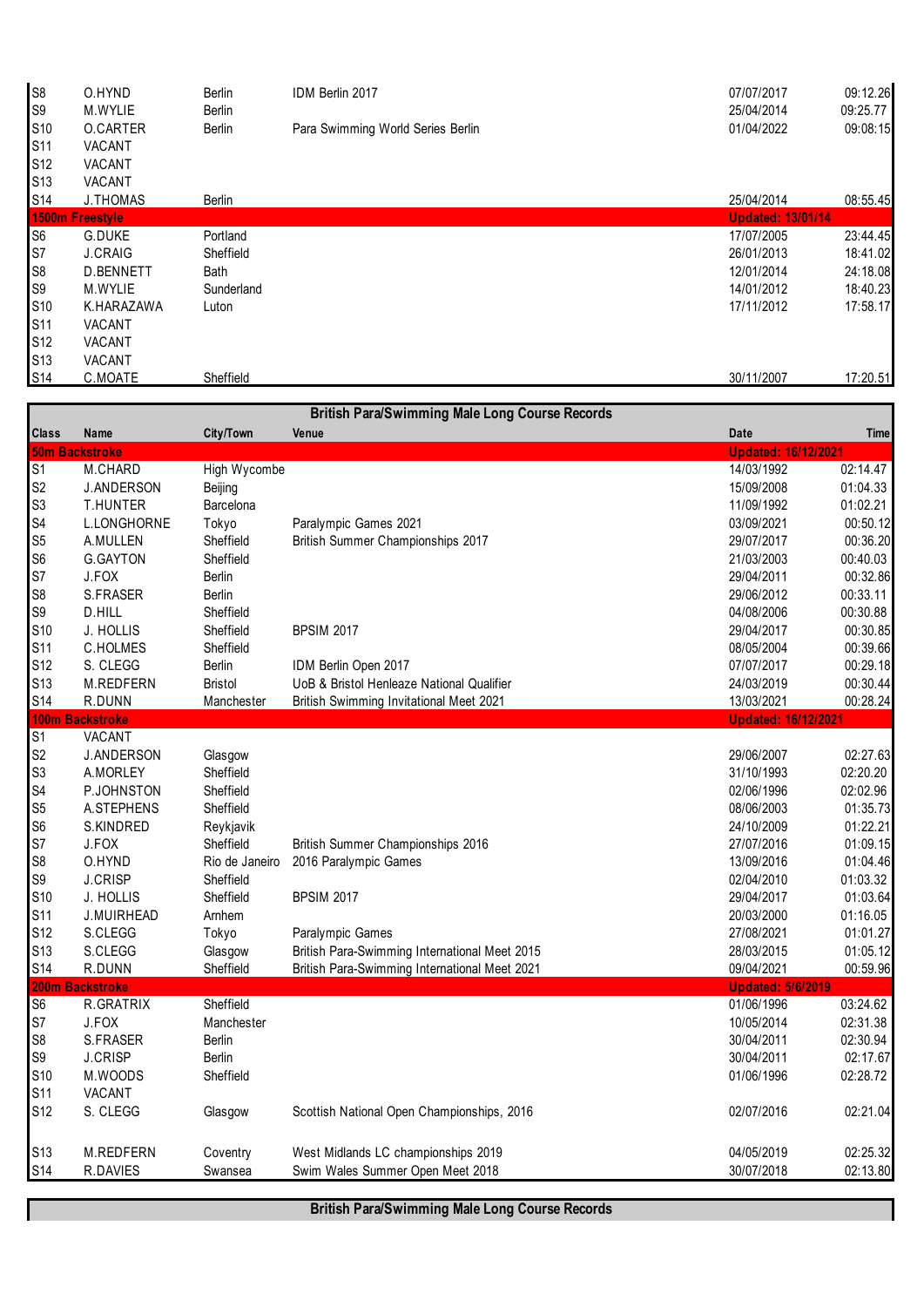| <b>Class</b>                                          | Name                                       | City/Town              | Venue                                                                        | <b>Date</b>                | <b>Time</b>          |
|-------------------------------------------------------|--------------------------------------------|------------------------|------------------------------------------------------------------------------|----------------------------|----------------------|
|                                                       | <b>50m Breaststroke</b>                    |                        |                                                                              | <b>Updated: 01/03/2018</b> |                      |
| SB <sub>1</sub><br>SB <sub>2</sub><br>SB <sub>3</sub> | VACANT<br>A.MORLEY<br>L.LONGHORNE          | Sheffield<br>Glasgow   | British Para-Swimming International Meet 2016                                | 31/10/1993<br>23/04/2016   | 01:04.00<br>00:57.94 |
| SB4                                                   | A.MULLEN                                   | Sheffield              |                                                                              | 28/04/2013                 | 00:55.54             |
| SB <sub>5</sub>                                       | J.O'SHEA                                   | <b>Berlin</b>          |                                                                              | 29/06/2012                 | 00:43.69             |
| SB6                                                   | M.WHORWOOD                                 | Beijing                |                                                                              | 12/09/2008                 | 00:40.91             |
| SB7                                                   | S.KINDRED                                  | Beijing                |                                                                              | 09/09/2008                 | 00:38.80             |
| SB8<br>SB <sub>9</sub><br><b>SB11</b>                 | S.HYND<br><b>J.BRIDGE</b><br><b>VACANT</b> | Reykjavik<br>Sheffield |                                                                              | 19/10/2009<br>28/04/2013   | 00:34.84<br>00:32.20 |
| <b>SB12</b>                                           | D.SMITH                                    | Sydney                 | British Para-Swimming International Meet 2015                                | 22/10/2000                 | 00:34.62             |
| <b>SB13</b>                                           | D.ELLIS                                    | Montreal               |                                                                              | 06/07/2012                 | 00:31.55             |
| <b>SB14</b>                                           | S.QUIN                                     | Glasgow                |                                                                              | 26/03/2015                 | 00:30.99             |
|                                                       | 100m Breaststroke                          |                        |                                                                              | <b>Updated: 31/05/2019</b> |                      |
| SB <sub>1</sub>                                       | VACANT                                     |                        |                                                                              |                            |                      |
| SB <sub>2</sub>                                       | A.MORLEY                                   | Barcelona              |                                                                              | 08/09/1992                 | 02:29.12             |
| SB <sub>3</sub>                                       | P.JOHNSTON                                 | Barcelona              |                                                                              | 08/09/1992                 | 02:19.27             |
| SB4                                                   | A.MULLEN                                   | Sheffield              |                                                                              | 28/04/2013                 | 01:56.22             |
| SB <sub>5</sub>                                       | J.O'SHEA                                   | Berlin                 |                                                                              | 30/06/2012                 | 01:37.42             |
| SB6                                                   | <b>G.DUKE</b>                              | Durban                 |                                                                              | 04/12/2006                 | 01:27.04             |
| SB7                                                   | S.KINDRED                                  | Beijing                |                                                                              | 09/09/2008                 | 01:22.18             |
| SB <sub>8</sub>                                       | J. CRISP                                   | Montreal               |                                                                              | 15/08/2013                 | 01:14.92             |
| SB9                                                   | J.BRIDGE                                   | Sheffield              |                                                                              | 28/04/2013                 | 01:09.74             |
| <b>SB11</b>                                           | T.REDDISH                                  | <b>Berlin</b>          |                                                                              | 28/05/2000                 | 01:24.80             |
| <b>SB12</b>                                           | <b>D.SMITH</b>                             | Mar Del Plata          | British Para-Swimming International Meet 2019                                | 13/12/2002                 | 01:14.38             |
| <b>SB13</b>                                           | D.ELLIS                                    | Beijing                |                                                                              | 13/09/2008                 | 01:09.81             |
| <b>SB14</b>                                           | S.QUIN                                     | Glasgow                |                                                                              | 27/04/2019                 | 01:05.28             |
|                                                       | 200 m Breaststroke                         |                        |                                                                              | <b>Updated: 01/03/2018</b> |                      |
| SB4<br>SB <sub>5</sub><br>SB <sub>6</sub>             | VACANT<br>J.O'SHEA<br>W.PERRY              | Berlin<br>Berlin       |                                                                              | 28/06/2012<br>03/04/2022   | 03:40.79<br>03:15:25 |
| SB7                                                   | S.KINDRED                                  | Berlin                 | Para Swimming World Series Berlin                                            | 26/06/1995                 | 03:03.05             |
| SB <sub>8</sub>                                       | S.HYND                                     | Berlin                 |                                                                              | 27/05/2007                 | 02:57.97             |
| SB9                                                   | J.BRIDGE                                   | Sheffield              |                                                                              | 28/01/2012                 | 02:44.23             |
| <b>SB11</b>                                           | <b>D.ENGLISH</b>                           | Swansea                |                                                                              | 14/08/2005                 | 03:53.89             |
| <b>SB12</b>                                           | D.SMITH                                    | Quebec City            |                                                                              | 05/08/2003                 | 02:53.47             |
| <b>SB13</b>                                           | D.KONURALP                                 | Quebec City            |                                                                              | 05/08/2003                 | 02:45.62             |
| <b>SB14</b>                                           | S. QUIN                                    | Berlin                 | 29th Internationale Deutsche Meisterschaften for swimmers with an impairment | 16/04/2015                 | 02:30.45             |

| <b>British Para/Swimming Male Long Course Records</b> |                  |                  |                                                                              |                            |             |  |
|-------------------------------------------------------|------------------|------------------|------------------------------------------------------------------------------|----------------------------|-------------|--|
| <b>Class</b>                                          | Name             | City/Town        | Venue                                                                        | Date                       | <b>Time</b> |  |
| <b>50m Butterfly</b>                                  |                  |                  |                                                                              | <b>Updated: 04/04/2022</b> |             |  |
| S1                                                    | <b>VACANT</b>    |                  |                                                                              |                            |             |  |
| S <sub>2</sub>                                        | <b>VACANT</b>    |                  |                                                                              |                            |             |  |
| S3                                                    | K.CAIRNS         | <b>Barcelona</b> |                                                                              | 11/09/1992                 | 01:16.56    |  |
| S <sub>4</sub>                                        | L.LONGHORNE      | Aberdeen         | British Para Swimming International Meet 2022 Time Trial                     | 20/02/2022                 | 00:49:73    |  |
| S <sub>5</sub>                                        | A.MULLEN         | Rio de Janeiro   | 2016 Paralympic Games                                                        | 10/09/2016                 | 00:36.32    |  |
| S6                                                    | S.KINDRED        | Glasgow          | IPC Swimming World Championships Glasgow 2015                                | 15/07/2015                 | 00:32.01    |  |
| S7                                                    | M.WALKER         | Eindhoven        |                                                                              | 20/08/2010                 | 00:32.00    |  |
| S8                                                    | G.LONG           | Sheffield        |                                                                              | 07/04/2004                 | 00:30.01    |  |
| S9                                                    | R.BRENNAN        | London           | <b>Nuel National Qualifier Meet</b>                                          | 07/05/2022                 | 00:29:41    |  |
| S10                                                   | <b>J.HOLLIS</b>  | Sheffield        | <b>BPSIM 2017</b>                                                            | 29/04/2017                 | 00:27.15    |  |
| S11                                                   | <b>T.REDDISH</b> | Atlanta          |                                                                              | 17/08/1996                 | 00:30.65    |  |
| S12                                                   | S.CLEGG          | Copenhagen       | Copenhagen 2018 World Para Swimming World Series                             | 03/03/2018                 | 00:25.24    |  |
| S <sub>13</sub>                                       | D.ELLIS          | Montreal         |                                                                              | 07/07/2012                 | 00:27.30    |  |
| S14                                                   | C.GREEN          | Swansea          | Swim Wales Summer Open Meet 2015                                             | 24/07/2015                 | 00:26.95    |  |
| <b>100m Butterfly</b>                                 |                  |                  |                                                                              | <b>Updated: 04/04/2022</b> |             |  |
| S <sub>5</sub>                                        | VACANT           |                  |                                                                              |                            |             |  |
| S <sub>6</sub>                                        | S.KINDRED        | <b>Berlin</b>    | 29th Internationale Deutsche Meisterschaften for swimmers with an impairment | 16/04/2015                 | 01:10.26    |  |
| S7                                                    | R.BARBER         | Sydney           |                                                                              | 31/10/1999                 | 01:19.82    |  |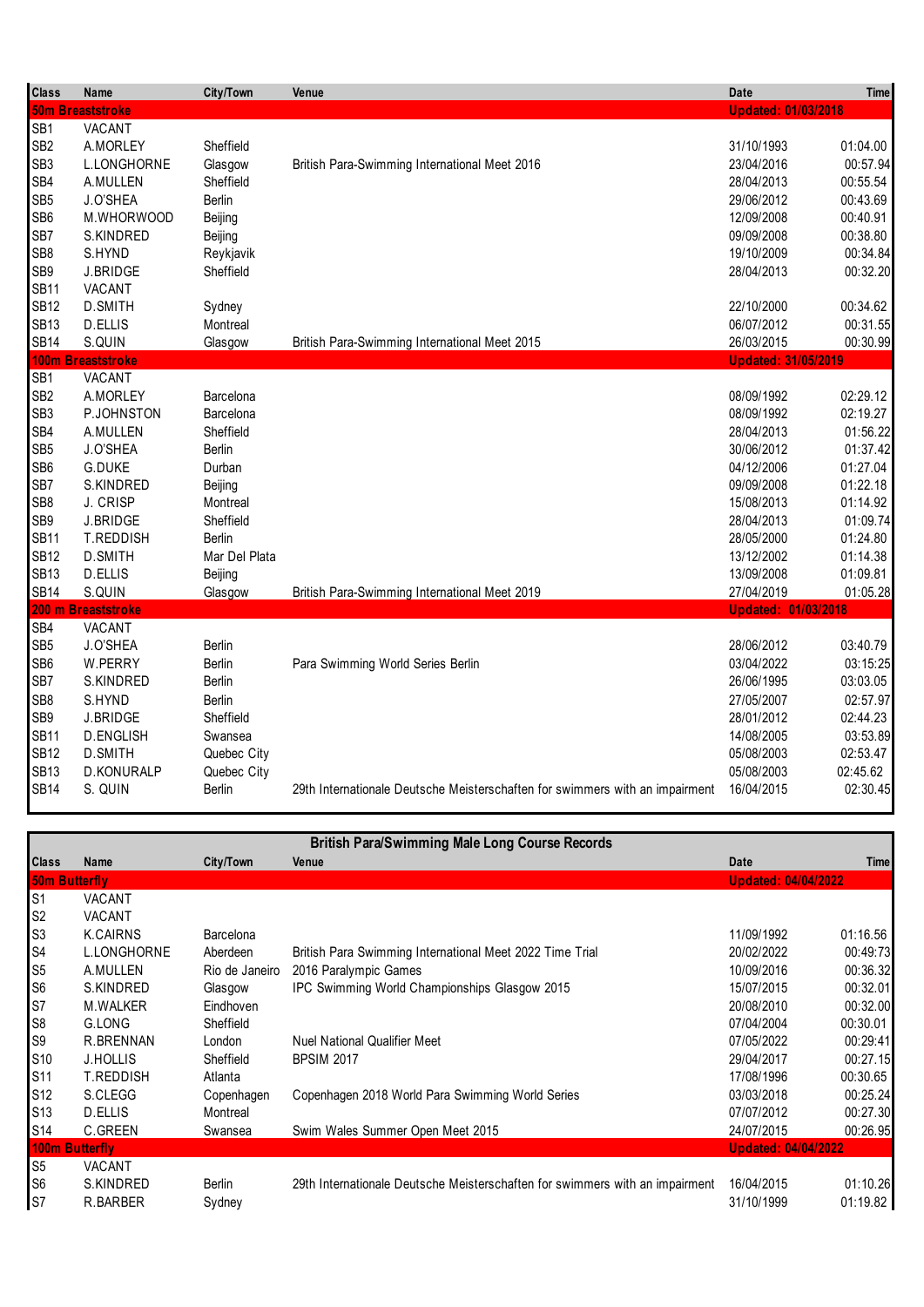| S <sub>8</sub>        | R.HOWARD         | Revkjavik |                                               | 22/10/2009               | 01:03.73 |
|-----------------------|------------------|-----------|-----------------------------------------------|--------------------------|----------|
| S9                    | <b>J.CRISP</b>   | Sheffield |                                               | 02/08/2006               | 01:04.46 |
| S <sub>10</sub>       | J. HOLLIS        | Sheffield | <b>BPSIM 2017</b>                             | 29/04/2017               | 00:57.48 |
| S11                   | <b>T.REDDISH</b> | Atlanta   |                                               | 17/08/1996               | 01:07.90 |
| S <sub>12</sub>       | S.CLEGG          | Aberdeen  | British Para Swimming International Meet 2022 | 20/02/2022               | 00:56:00 |
| S13                   | D.ELLIS          | Sheffield |                                               | 21/07/2012               | 01:01.31 |
| S14                   | R.DUNN           | London    | WPS World Championships 2019                  | 15/09/2019               | 00:54.46 |
| <b>200m Butterfly</b> |                  |           |                                               | <b>Updated: 15/02/10</b> |          |
| S8                    | R.HOWARD         | Swansea   |                                               | 13/12/2009               | 02:25.55 |
| S9                    | S.KAYE           | Swansea   |                                               | 14/12/2008               | 02:34.25 |
| S10                   | J. HOLLIS        | Berlin    |                                               | 29/04/2011               | 02:20.98 |
| S11                   | <b>VACANT</b>    |           |                                               |                          |          |
| S12                   | <b>VACANT</b>    |           |                                               |                          |          |
| S13                   | <b>I.SHARPE</b>  | Assen     |                                               | 20/07/1990               | 02:33.44 |
| S14                   | C.PUGH           | Sheffield |                                               | 11/08/2002               | 02:15.58 |

|                 | <b>British Para/Swimming Male Long Course Records</b> |                |                                                       |                            |          |  |  |
|-----------------|-------------------------------------------------------|----------------|-------------------------------------------------------|----------------------------|----------|--|--|
| <b>Class</b>    | <b>Name</b>                                           | City/Town      | Venue                                                 | Date                       | Time     |  |  |
|                 | 150m Ind. Medley                                      |                |                                                       | <b>Updated: 30/03/2015</b> |          |  |  |
| SM <sub>1</sub> | VACANT                                                |                |                                                       |                            |          |  |  |
| SM <sub>2</sub> | P.HULL                                                | Sheffield      |                                                       | 03/06/2001                 | 06:05.04 |  |  |
| SM <sub>3</sub> | <b>K.CAIRNS</b>                                       | High Wycombe   |                                                       | 14/03/1992                 | 04:00.26 |  |  |
| SM4             | L.LONGHORNE                                           | Glasgow        | <b>British Para-Swimming International Meet 2015</b>  | 27/03/2015                 | 02:49.60 |  |  |
|                 | 200m Ind. Medley                                      |                |                                                       | <b>Updated: 16/12/2021</b> |          |  |  |
| SM <sub>3</sub> | <b>VACANT</b>                                         |                |                                                       |                            |          |  |  |
| SM4             | <b>L.LONGHORNE</b>                                    | Sunderland     |                                                       | 23/02/2014                 | 04:01.10 |  |  |
| SM <sub>5</sub> | A.MULLEN                                              | Eindhoven      | IPC European Championships, Eindhoven 2014            | 07/08/2014                 | 03:06.78 |  |  |
| SM <sub>6</sub> | S.KINDRED                                             | Rio de Janeiro | 2016 Paralympic Games                                 | 12/09/2016                 | 02:38.47 |  |  |
| SM7             | <b>D.ROBERTS</b>                                      | Athens         |                                                       | 19/09/2004                 | 02:47.03 |  |  |
| SM <sub>8</sub> | O.HYND                                                | Rio de Janeiro | 2016 Paralympic Games                                 | 17/09/2016                 | 02:20.01 |  |  |
| SM <sub>9</sub> | <b>J.CRISP</b>                                        | <b>Berlin</b>  |                                                       | 04/07/2011                 | 02:19.85 |  |  |
| <b>SM10</b>     | K.HARAZAWA                                            | Sheffield      | <b>BPSIM 2017</b>                                     | 28/04/2017                 | 02:14.59 |  |  |
| <b>SM11</b>     | <b>T.REDDISH</b>                                      | Atlanta        |                                                       | 18/08/1996                 | 02:33.27 |  |  |
| <b>SM12</b>     | <b>C.HOLMES</b>                                       | Atlanta        |                                                       | 18/08/1996                 | 02:23.84 |  |  |
| <b>SM13</b>     | <b>D.ELLIS</b>                                        | Beijing        |                                                       | 12/09/2008                 | 02:20.27 |  |  |
| <b>SM14</b>     | R.DUNN                                                | Tokyo          | Paralympic Games 2021                                 | 31/08/2021                 | 02:08.02 |  |  |
|                 | 400m Ind. Medley                                      |                |                                                       | <b>Updated: 20/08/2018</b> |          |  |  |
| SM <sub>6</sub> | S.KINDRED                                             | Berlin         |                                                       | 23/06/2005                 | 05:59.62 |  |  |
| SM7             | S.BRADLEY                                             | Norwich        |                                                       | 06/05/2007                 | 07:07.89 |  |  |
| SM <sub>8</sub> | O.HYND                                                | Bangor         | Swim Ulster Dave McCullagh Memorial Gala 2016, Bangor | 05/03/2016                 | 05:10.78 |  |  |
| SM9             | D.HILL                                                | Millfield      |                                                       | 07/05/2007                 | 05:41.04 |  |  |
| <b>SM10</b>     | K.HARAZAWA                                            | Guildford      | Surrey Age Group Championships 2015                   | 21/02/2015                 | 05:10.01 |  |  |
| <b>SM11</b>     | VACANT                                                |                |                                                       |                            |          |  |  |
| <b>SM12</b>     | C.HOLMES                                              | Barcelona      |                                                       | 10/09/1992                 | 05:28.96 |  |  |
| <b>SM13</b>     | T.REDDISH                                             | Assen          |                                                       | 17/07/1990                 | 05:39.49 |  |  |
| <b>SM14</b>     | R.DAVIES                                              | Swansea        | Swim Wales Summer Open Meet 2018                      | 03/08/2018                 | 05:01.50 |  |  |

| <b>British Para/Swimming Male Long Course Records</b> |                                       |                  |       |                          |             |
|-------------------------------------------------------|---------------------------------------|------------------|-------|--------------------------|-------------|
| <b>Class</b>                                          | Name                                  | <b>City/Town</b> | Venue | Date                     | <b>Time</b> |
|                                                       | 4x50m Freestyle Relay                 |                  |       | <b>Updated: 01/03/18</b> |             |
| 20pts                                                 | Cairns<br>Stephens<br>Duke<br>Kindred | Athens           |       | 24/09/2004               | 2.37.20     |
| 34pts                                                 | VACANT                                |                  |       |                          |             |
| 49pts<br>(S11/S1<br>3)                                | Holmes<br>Smith<br>Reddish            | Madrid           |       | 20/07/1998               | 01:49.12    |
|                                                       | Konuralp                              |                  |       |                          |             |